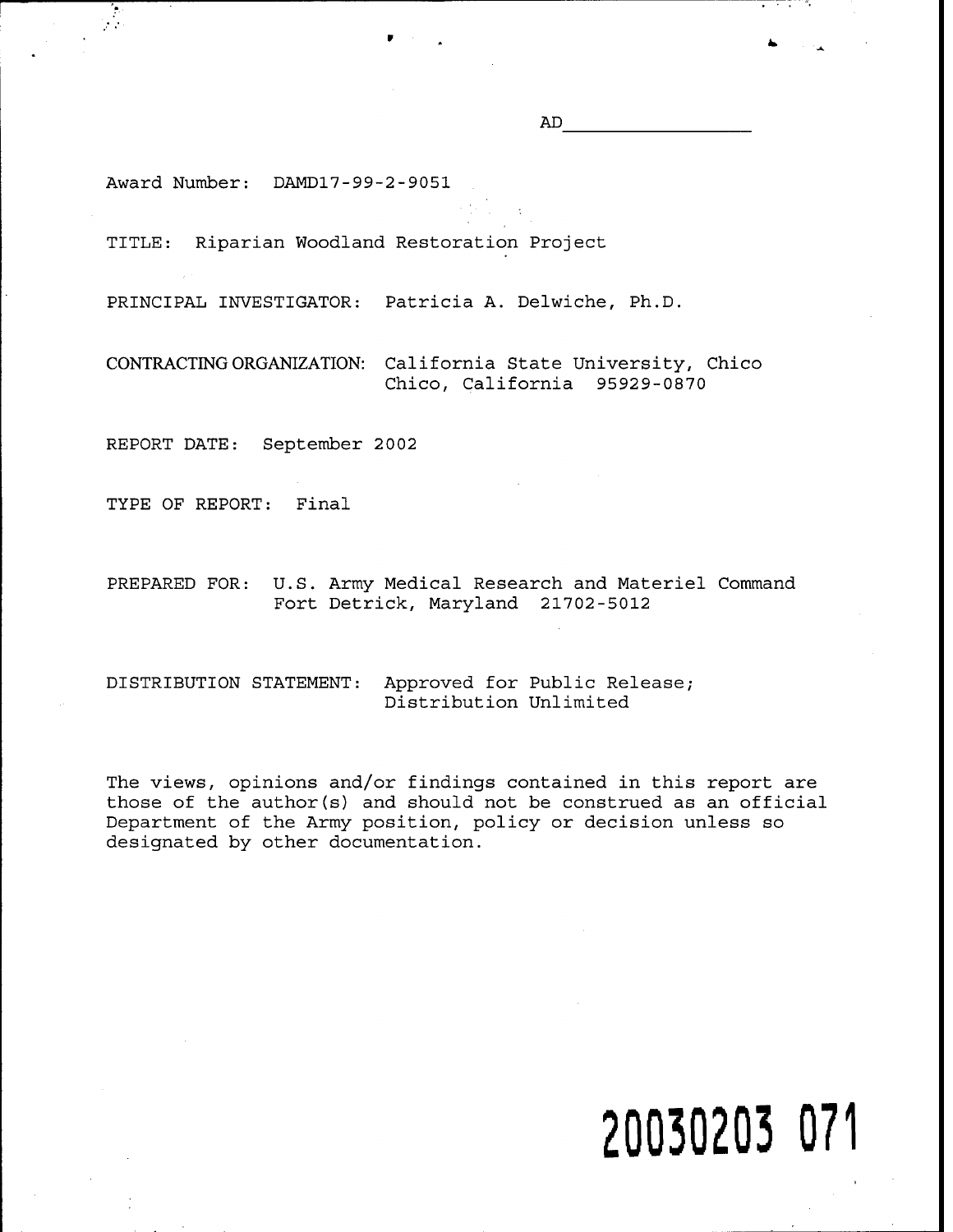| <b>REPORT DOCUMENTATION PAGE</b>                                                                                                                                                                                                                                                                                                                                                                                                                                                                                                                                                                                                                                                                   |                                                                                             |                                                                          | <b>Form Approved</b><br>OMB No. 074-0188                                                                                                                                                                                                                                                                                                                                                                                                                                                                                                                                                                                                   |  |  |
|----------------------------------------------------------------------------------------------------------------------------------------------------------------------------------------------------------------------------------------------------------------------------------------------------------------------------------------------------------------------------------------------------------------------------------------------------------------------------------------------------------------------------------------------------------------------------------------------------------------------------------------------------------------------------------------------------|---------------------------------------------------------------------------------------------|--------------------------------------------------------------------------|--------------------------------------------------------------------------------------------------------------------------------------------------------------------------------------------------------------------------------------------------------------------------------------------------------------------------------------------------------------------------------------------------------------------------------------------------------------------------------------------------------------------------------------------------------------------------------------------------------------------------------------------|--|--|
|                                                                                                                                                                                                                                                                                                                                                                                                                                                                                                                                                                                                                                                                                                    |                                                                                             |                                                                          | Public reporting burden for this collection of information is estimated to average 1 hour per response, including the time for reviewing instructions, searching existing data sources, gathering and maintaining<br>the data needed, and completing and reviewing this collection of information. Send comments regarding this burden estimate or any other aspect of this collection of information, including suggestions for<br>reducing this burden to Washington Headquarters Services, Directorate for Information Operations and Reports, 1215 Jefferson Davis Highway, Suite 1204, Arlington, VA 22202-4302, and to the Office of |  |  |
| Management and Budget, Paperwork Reduction Project (0704-0188), Washington, DC 20503<br>1. AGENCY USE ONLY (Leave blank)   2. REPORT DATE                                                                                                                                                                                                                                                                                                                                                                                                                                                                                                                                                          |                                                                                             | 3. REPORT TYPE AND DATES COVERED                                         |                                                                                                                                                                                                                                                                                                                                                                                                                                                                                                                                                                                                                                            |  |  |
|                                                                                                                                                                                                                                                                                                                                                                                                                                                                                                                                                                                                                                                                                                    | September 2002                                                                              | Final $(1 \text{ Oct } 99 - 30 \text{ Sep } 02)$                         |                                                                                                                                                                                                                                                                                                                                                                                                                                                                                                                                                                                                                                            |  |  |
| <b>4. TITLE AND SUBTITLE</b>                                                                                                                                                                                                                                                                                                                                                                                                                                                                                                                                                                                                                                                                       |                                                                                             |                                                                          | <b>5. FUNDING NUMBERS</b>                                                                                                                                                                                                                                                                                                                                                                                                                                                                                                                                                                                                                  |  |  |
| Riparian Woodland Restoration Project                                                                                                                                                                                                                                                                                                                                                                                                                                                                                                                                                                                                                                                              |                                                                                             |                                                                          | DAMD17-99-2-9051                                                                                                                                                                                                                                                                                                                                                                                                                                                                                                                                                                                                                           |  |  |
| 6. AUTHOR(S):<br>Patricia A. Delwiche, Ph.D.                                                                                                                                                                                                                                                                                                                                                                                                                                                                                                                                                                                                                                                       |                                                                                             |                                                                          |                                                                                                                                                                                                                                                                                                                                                                                                                                                                                                                                                                                                                                            |  |  |
| 7. PERFORMING ORGANIZATION NAME(S) AND ADDRESS(ES)                                                                                                                                                                                                                                                                                                                                                                                                                                                                                                                                                                                                                                                 |                                                                                             |                                                                          | 8. PERFORMING ORGANIZATION                                                                                                                                                                                                                                                                                                                                                                                                                                                                                                                                                                                                                 |  |  |
| California State University, Chico<br>Chico, California 95929-0870                                                                                                                                                                                                                                                                                                                                                                                                                                                                                                                                                                                                                                 |                                                                                             |                                                                          | <b>REPORT NUMBER</b>                                                                                                                                                                                                                                                                                                                                                                                                                                                                                                                                                                                                                       |  |  |
| pdelwiche@csuchico.edu<br>9. SPONSORING / MONITORING AGENCY NAME(S) AND ADDRESS(ES)                                                                                                                                                                                                                                                                                                                                                                                                                                                                                                                                                                                                                |                                                                                             |                                                                          | <b>10. SPONSORING / MONITORING</b>                                                                                                                                                                                                                                                                                                                                                                                                                                                                                                                                                                                                         |  |  |
| U.S. Army Medical Research and Materiel Command<br>Fort Detrick, Maryland 21702-5012                                                                                                                                                                                                                                                                                                                                                                                                                                                                                                                                                                                                               |                                                                                             | AGENCY REPORT NUMBER                                                     |                                                                                                                                                                                                                                                                                                                                                                                                                                                                                                                                                                                                                                            |  |  |
| report contains color<br>12a. DISTRIBUTION / AVAILABILITY STATEMENT<br>Approved for Public Release; Distribution Unlimited                                                                                                                                                                                                                                                                                                                                                                                                                                                                                                                                                                         |                                                                                             |                                                                          | <b>12b. DISTRIBUTION CODE</b>                                                                                                                                                                                                                                                                                                                                                                                                                                                                                                                                                                                                              |  |  |
| 13. Abstract (Maximum 200 Words) (abstract should contain no proprietary or confidential information)<br>The purpose of this project was to plant native woody species on a 15.6-acre parcel of land in<br>the Lower Dry Creek area of Beale Air Force Base in Northern California, while simultaneously                                                                                                                                                                                                                                                                                                                                                                                           |                                                                                             |                                                                          |                                                                                                                                                                                                                                                                                                                                                                                                                                                                                                                                                                                                                                            |  |  |
| investigating some factors (plant age, plant protection) that are thought to contribute to<br>efficient riparian restoration and to affect plant performance. The project was funded<br>(\$49,500.00) by the U.S. Army Medical Research Acquisition Activity (USAMRAA) for the period<br>from Oct. 1999 to Sept. 2002. None of the factors investigated proved to be consistently<br>associated with high survivorship or favorable plant growth: at one site the least expensive                                                                                                                                                                                                                  | tree protector resulted in highest survivorship, while at the other site, the highest-input |                                                                          |                                                                                                                                                                                                                                                                                                                                                                                                                                                                                                                                                                                                                                            |  |  |
|                                                                                                                                                                                                                                                                                                                                                                                                                                                                                                                                                                                                                                                                                                    |                                                                                             |                                                                          |                                                                                                                                                                                                                                                                                                                                                                                                                                                                                                                                                                                                                                            |  |  |
| protector was most effective. Similarly, the effect of plant age varied from field to field.<br>Not surprisingly, plant growth as measured in height was consistently greater with the taller<br>tree protectors. Valley oak survival rates of 34% were attained in this study; a previous<br>restoration conducted by the author in adjacent fields with similar methodology resulted in<br>valley oak survival rates between 50 and 75%. The low survival rates and highly variable<br>results between fields are attributed largely to herbivory (gophers and field mice) and<br>weather-related effects.<br><b>14. SUBJECT TERMS</b><br>Riparian restoration, valley oak, plant age, herbivory |                                                                                             |                                                                          | <b>15. NUMBER OF PAGES</b><br>9                                                                                                                                                                                                                                                                                                                                                                                                                                                                                                                                                                                                            |  |  |
|                                                                                                                                                                                                                                                                                                                                                                                                                                                                                                                                                                                                                                                                                                    |                                                                                             |                                                                          | <b>16. PRICE CODE</b>                                                                                                                                                                                                                                                                                                                                                                                                                                                                                                                                                                                                                      |  |  |
| <b>17. SECURITY CLASSIFICATION</b><br>OF REPORT<br>Unclassified                                                                                                                                                                                                                                                                                                                                                                                                                                                                                                                                                                                                                                    | <b>18. SECURITY CLASSIFICATION</b><br>OF THIS PAGE<br>Unclassified                          | <b>19. SECURITY CLASSIFICATION</b><br><b>OF ABSTRACT</b><br>Unclassified | <b>20. LIMITATION OF ABSTRACT</b><br>Unlimited                                                                                                                                                                                                                                                                                                                                                                                                                                                                                                                                                                                             |  |  |

 $\hat{\mathcal{P}}$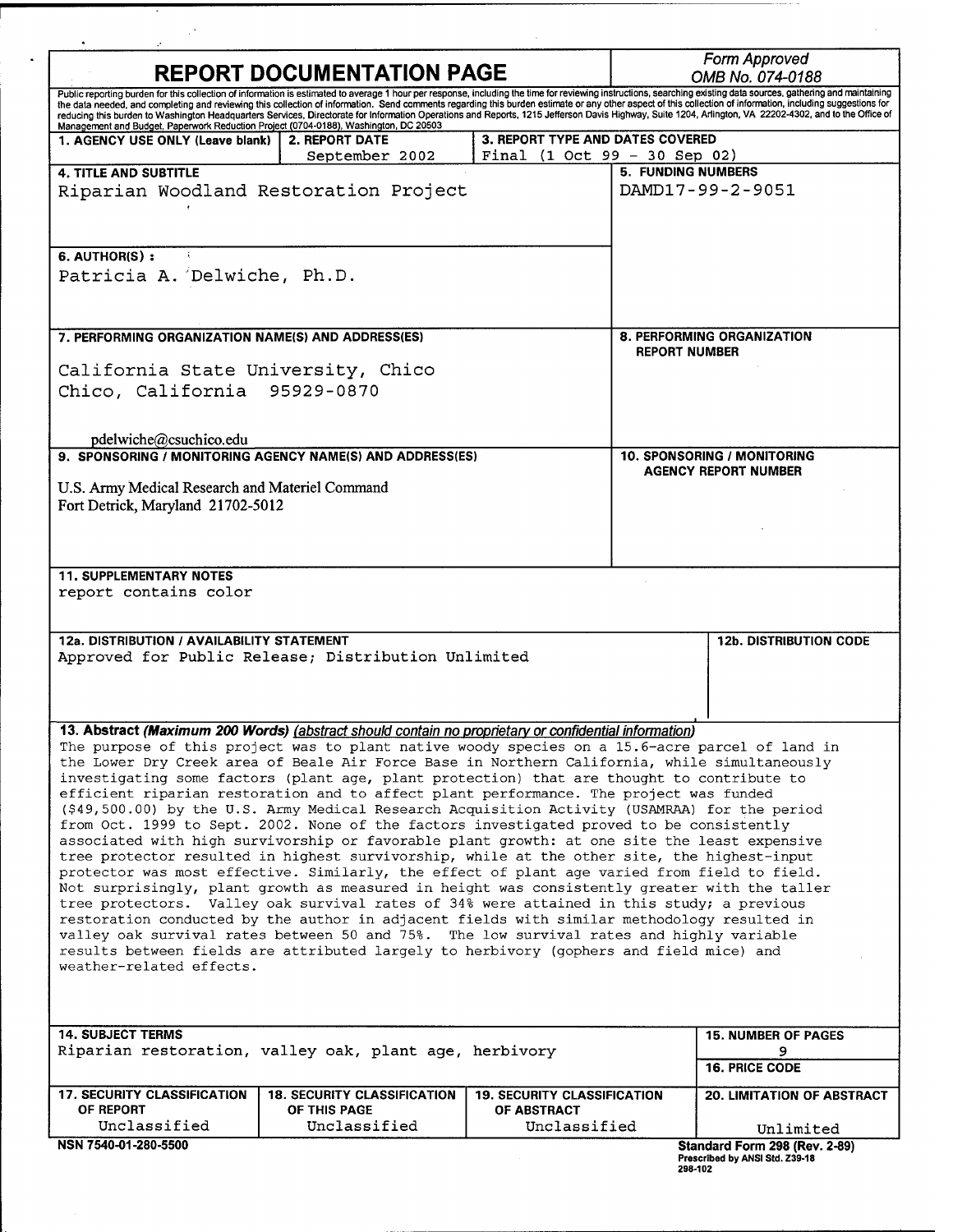# **Table of Contents**

 $\ddot{\phantom{a}}$ 

 $\ddot{\phantom{a}}$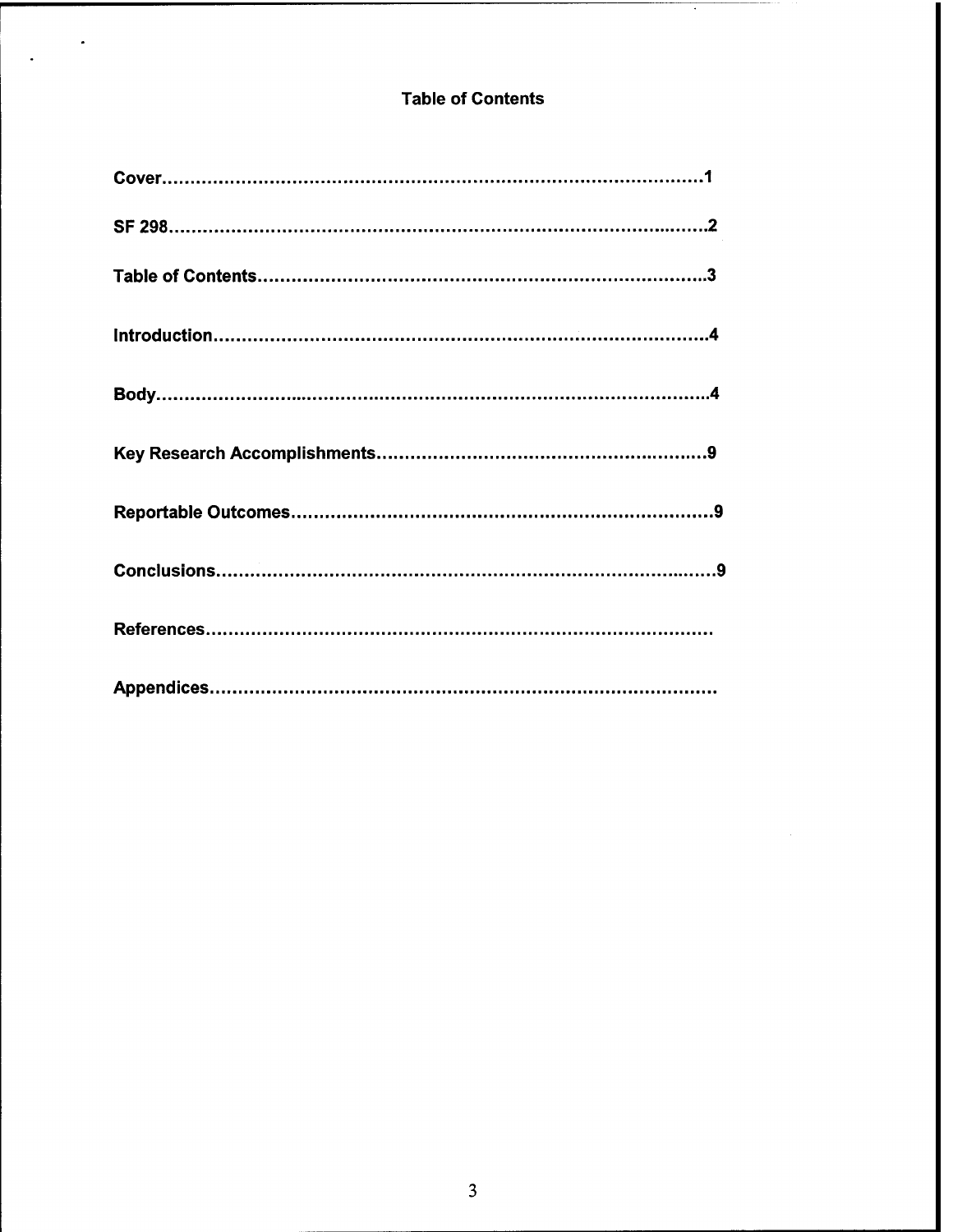#### INTRODUCTION:

The Riparian Woodland Restoration Project (Award No. DAMD17-99-2-9051) was a planting and maintenance plan to restore the wildland habitat of a 15.6-acre parcel of land in the Lower Dry Creek area of Beale Air Force Base in northern California. The project was initiated in the fall of 1999 and completed in the fall of 2002. The project took advantage of existing irrigation and pumping equipment already present due to the presence of another federally-funded restoration project at the Base (Contract no. DACMO5-95-D-0003) subcontracted from The Nature Conservancy and also headed by the principal investigator of this project. The purpose of this project was to apply the knowledge gained from previous experience at this site and further investigate the factors thought to contribute to effective restoration, while restoring an additional 15.6 acres.

#### BODY:

Overall survival of plants at the end of the three-year period was just over 34%, lower than that previously observed at an adjacent and similar site. Poor survival, as will be explained later in this document, is thought to be attributable primarily to inordinately high herbivore populations following the Army Corps of Engineers' creek location activities to the immediate north-east of the restoration site in spring and summer of 2000. Nonetheless, over 800 planting sites were planted to acorns or oak seedlings between the period of December 1999 and June 2001, and those plantings resulted in the establishment of nearly 300 oak trees, for a final plant density of 18 trees per acre, well within the target numbers for savanna / woodlands.

Preliminary to discussion of data, a discussion of problems faced in accomplishing tasks is in order, and a discussion of the ensuing modifications of those tasks.

- 1. **(Task 1.8: Planting)** As described in the 2000 Annual Report for this project, Acorns needed to be replanted in fall 2001 due to heavy flooding immediately after the first planting in winter 1999-2000. Consequently, the oak plants in the "acorn" treatment are effectively one year younger than their comparable treatment, "seedlings".
- 2. **(Task 1.5: Irrigation)** High mortality in some fields ofthe other restoration planting at Beale Air Force Base (The Nature Conservancy Project) suggested that, even with infrequent irrigation, the oaks were suffering from excessive water, due to the high waterholding capacity of the soil. This mortality, in combination with the losses incurred by herbivory, threatened to reduce plant numbers to unacceptable levels. Consequently, it was decided to eliminate the high-frequency irrigation treatment.
- 3. **(Task 2.1: Experiment Design)** In the interest of ensuring adequate survival ofthe older oak trees, we modified the planting methodology in hopes of offering some protection against gopher damage. Thus, the older group of trees, transplanted in summer 2001, was not exposed to the three types of tree protector treatments, but rather, they were all protected by Treepros<sup>TM</sup>, which seemed to offer the greatest potential protection. Consequently, no data are available on the effect of type of tree protector on this age of tree. In addition, the tree protectors were imbedded in the soil around the seedlings, to a depth of approximately 8 inches, in the hopes that this cylinder of plastic around the taproot would deter gopher damage. Consequently, this older group of trees was not included in the analysis of data on effect of plant age on tree survival. However, since the contrast between this group and the seedlings was so great, survival data were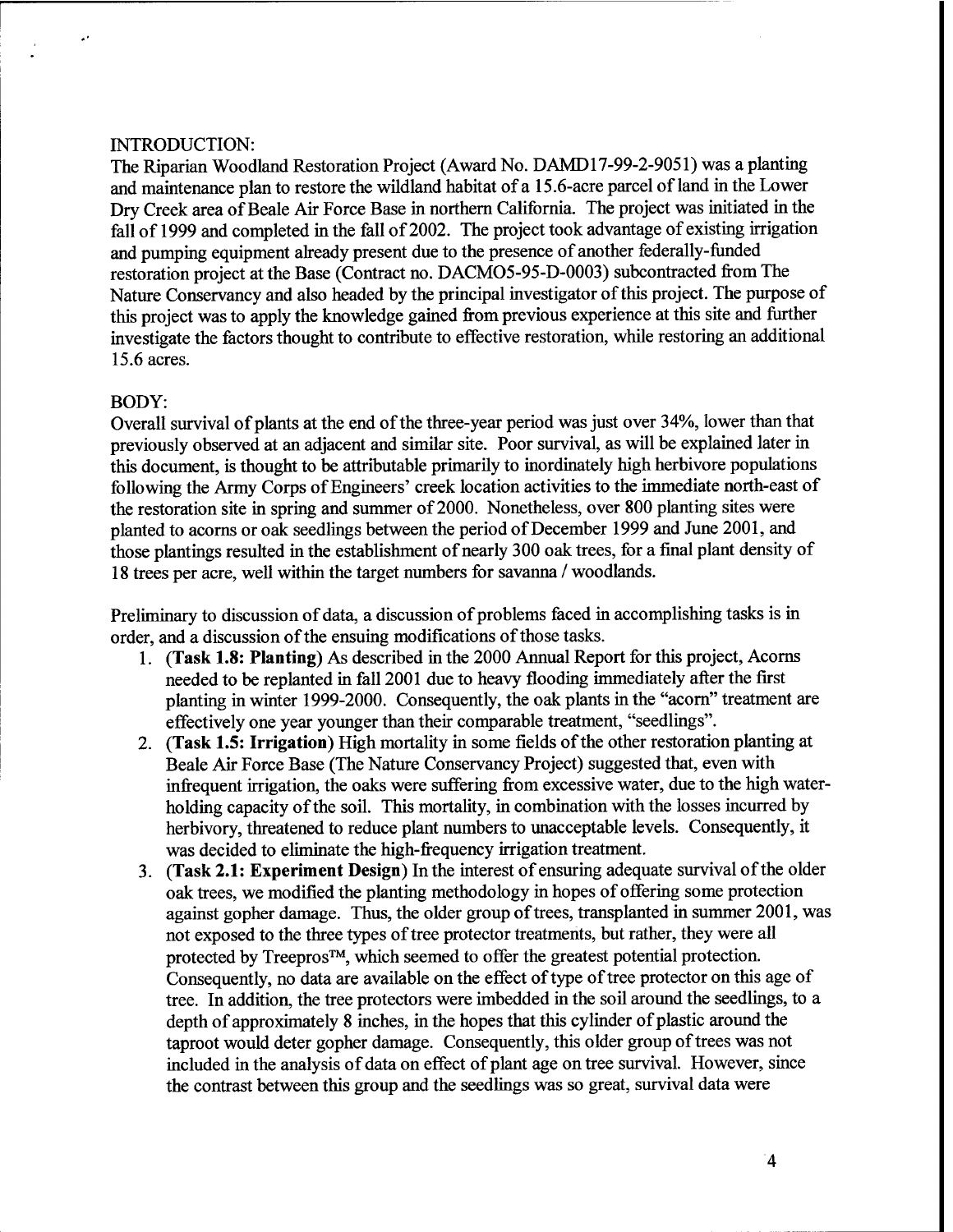collected and analyzed, with the recognition that age and planting methodology effects are confounded.

Observations on the effects of tree-protection devices and tree age on survival did not give consistent results between the two planting sites in this study, suggesting that microenvironment effects related to herbivore habitat more strongly affect tree growth survival than do the aforementioned factors. In Field 1 (one of two fields included in the current study), acorns exhibited significantly better survival over a two-year period than did one-year-old seedlings (Fig. 1), but in Field 7, the seedlings survived at a significantly higher rate (Tables <sup>1</sup> and 2).



|                        | Table 1: ANALYSIS OF VARIANCE.<br>Effect of plant age on survival. Field 1 |                        |              |                       |       |                    |
|------------------------|----------------------------------------------------------------------------|------------------------|--------------|-----------------------|-------|--------------------|
| Source of<br>Variation | Sum of Squares                                                             | Degrees of<br>Freedom  |              | <b>Mean</b><br>Square | F     | Probability        |
| <b>Treatment</b>       | 3200.45                                                                    |                        | $\mathbf{1}$ | 3.200.450             | 10.16 | 1.10E-02           |
| <b>Block</b>           | 3050.45                                                                    |                        | 9            | 338.939               | 1.08  | 4.57E-01           |
| Error                  | 2.834.050                                                                  |                        | 9            | 314.894               |       |                    |
| Total                  | 9.085                                                                      |                        | 19           |                       |       |                    |
|                        | <b>Table 2: ANALYSIS OF VARIANCE:</b>                                      |                        |              |                       |       |                    |
| Source of<br>Variation | <b>Effect of plant age on survival, Field 7</b><br>Sum of Squares          | Degrees of<br>Freedom- |              | <b>Mean Square</b>    | P.    | <b>Probability</b> |
| <b>Treatment</b>       | 1420.071429                                                                |                        | Ť            | 1.420.071             | 8.66  | 258E 02            |
| <b>Block</b>           | 1802.857143                                                                |                        | 6            | 300.476               | 1.83  | 2.40E-01           |
| Error                  | 983.429                                                                    |                        | 6            | 163.905               |       |                    |
| Total                  | 4.206                                                                      |                        | 13           |                       |       |                    |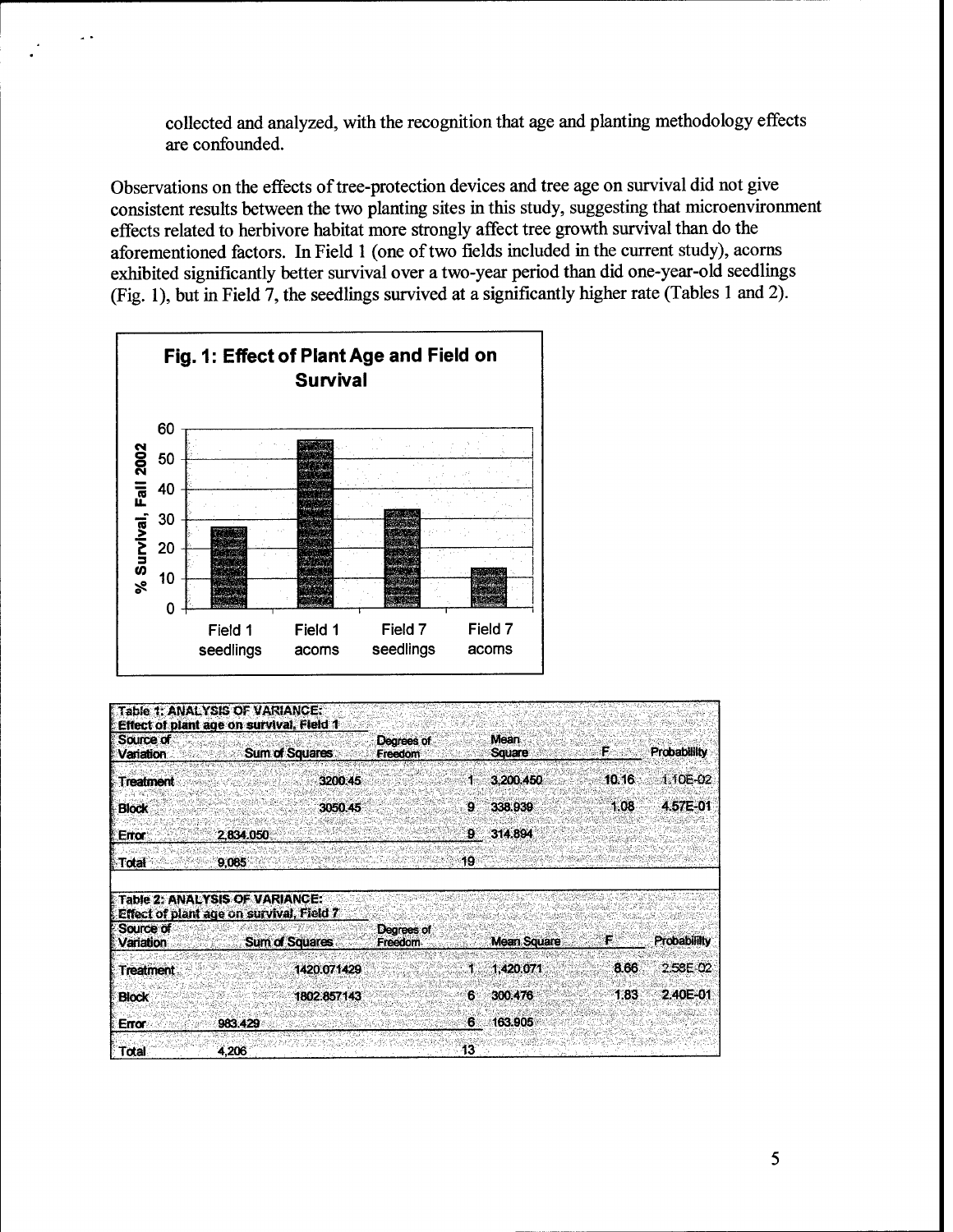Data collected only late in the study indicate that, at least at this site, gopher populations may be the largest challenge to effective riparian restoration under conditions of adequate irrigation and browsing control, and may, in part, be responsible for the erratic effects we saw on survival in the two fields. Overall, over 50% of the mortality in oaks observed in fall 2002 could be directly attributed to herbivory by gophers; sometimes the animals remove the entire plant, but sometimes they leave behind plants that display distinctive symptoms (Fig. 2). In Field 1, there was no significant difference due to plant age in the gopher-induced mortality rates ofoaks (Table 3), although one might expect that acorns would be more palatable to herbivores than would be older seedlings. However, it may be that still more of the seedling mortality was due to gophers but went undetected. Gopher damage was scored only at the end ofthe growing season in 2002. In addition, while burrowing animals such as moles and gophers damage the root system, nesting mammals such as mice also threaten the plant, especially those plants that are protected by a tree tube. Abundant mouse nests at the bases ofoaks protected by either Treepees<sup>TM</sup> or Treepros<sup>TM</sup> explain some of the mortality we observed. It is likely, although not proven, that the abundant vegetation produced as a result of the Army Corps' engineering project in the adjacent field offered habitat for particularly large numbers of small mammals. The lush effects of residual soil moisture could be seen in the summer of 2001 and even into 2002.



Figure 2A, B: Typical leaf color and diagonal cut at the base of the stem, on oaks that have been killed by gophers.

The original planting plan and schedule were adjusted to compensate for changes to the landscape imposed by an engineering project undertaken by the Army Corps of Engineers on property to the immediate north of the restoration site. Releases of drainage water over the summer of 2000 precluded planting in the larger portion of the restoration site designated "Field 7" (See Plan of work, 1999) until the summer of 2001.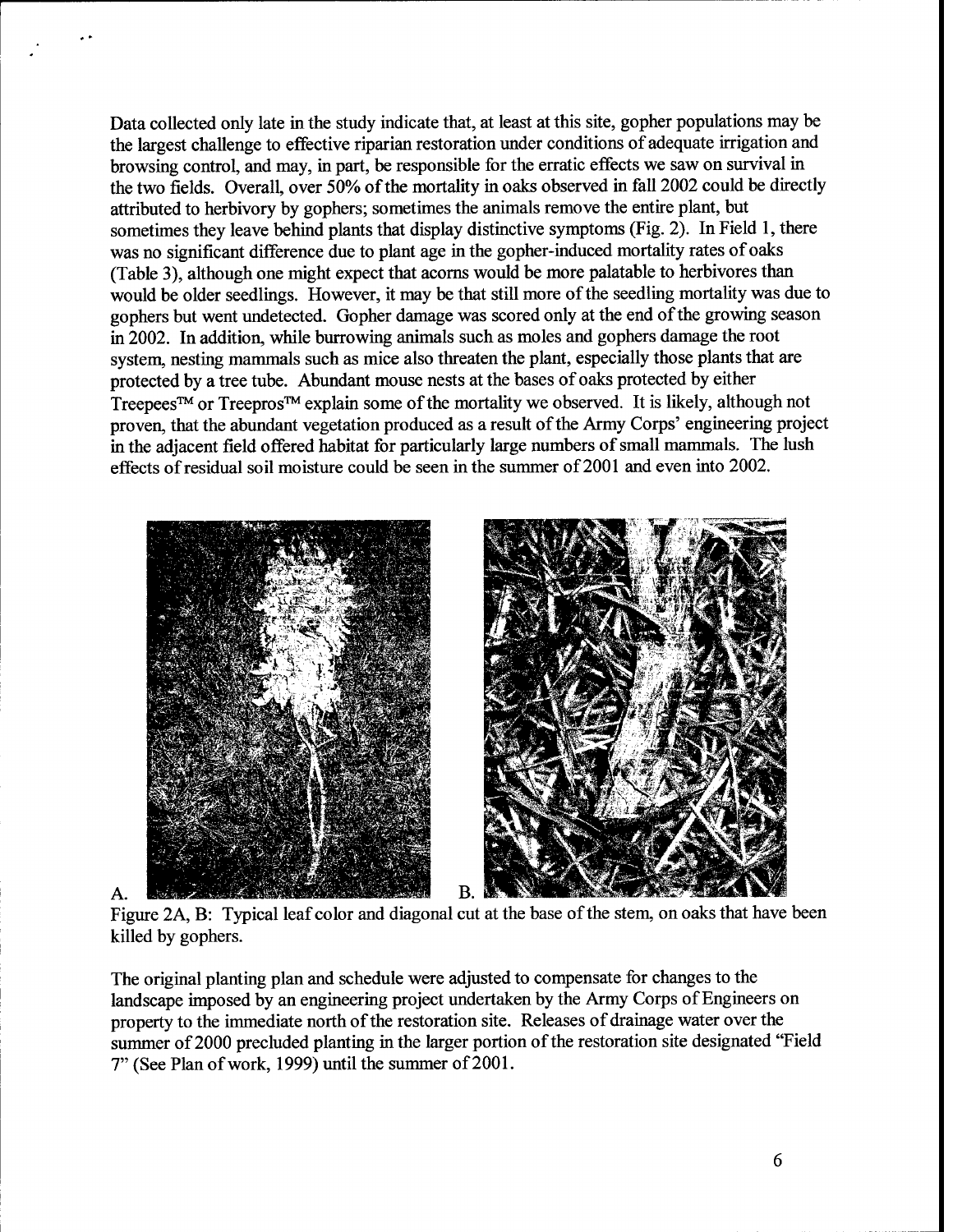|                        | Table 3: ANALYSIS OF VARIANCE:          |                       |        |                    |                    |      |                    |
|------------------------|-----------------------------------------|-----------------------|--------|--------------------|--------------------|------|--------------------|
|                        | effect of plant age on gopher mortality |                       |        |                    |                    |      |                    |
| Source of<br>Variation |                                         | <b>Sum of Squares</b> |        | Degrees of Freedom | <b>Mean Square</b> | F.   | <b>Probability</b> |
| <b>Treatment</b>       |                                         |                       | 4.5    |                    | 4.500              | 0.02 | 8.96E-01           |
| <b>Block</b>           |                                         |                       | 4698.5 | э.                 | 1.566.167          | 7.03 | 7 18E-02           |
| Error<br>Total         | 668.500<br>5.372                        |                       |        |                    | 222.833            |      |                    |

Type of tree protector used on the oaks had a significant effect on tree survival in Field 1, but had no significant effect on survival in Field 7 (Fig. 3). In Field 1, 51% of the trees protected by Treepros<sup>TM</sup> survived, while 38 and 39%, respectively, of those protected with milk cartons and Treepees<sup>TM</sup> survived. In Field 7, there was a trend for the milk cartons to protect better but it was not significant.



Not surprisingly, plant height was significantly affected by type of tree protector: all the tree protectors allowed trees to get just slightly taller than the container before the plants' heights were limited by browsing. Consequently the tall Treepros<sup>™</sup> gave rise to the tallest plants (Fig. 4).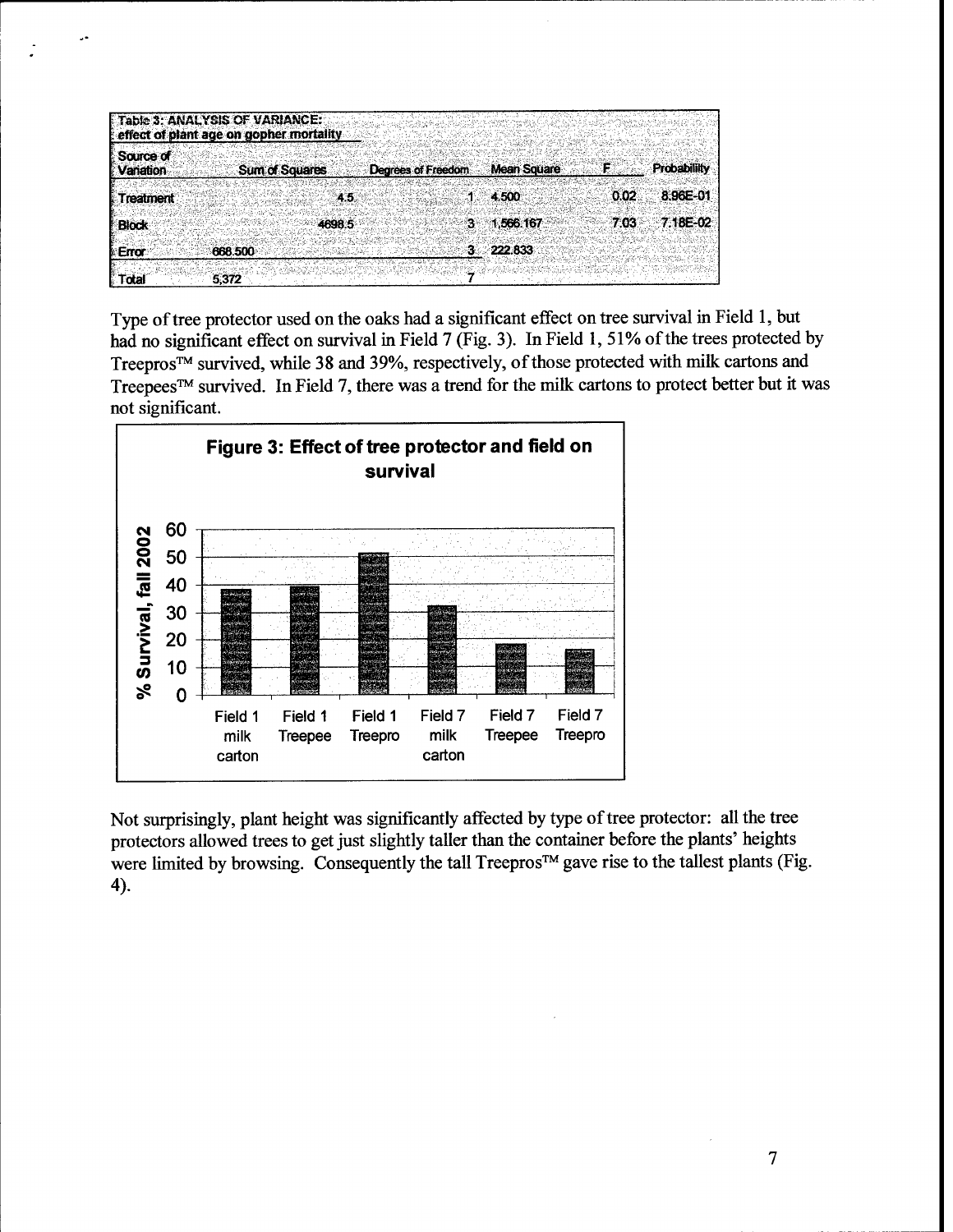

Perhaps the most promising results of this study are the comparison of survival rates between the one-year-old seedlings and the older oak plants, which were transplanted in the summer of2001 using a more protective planting methodology, alluded to earlier (Table 4). The older plants survived from early summer 2001 to fall 2002 at a rate of 51%, while the one-year-old seedlings survived from summer 2000 to fall 2002 at a rate of 22%. This difference is statistically significant, but there are two reasons why the difference cannot be attributed to one factor or the other with certainty. Plant age and planting method are confounded in this test. In addition, the older plants were exposed to herbivory and other environmental hazards for only one growing season and one winter, while the younger plants were exposed longer. It is encouraging, however, to contemplate the possibility of effective and affordable protection from herbivory. Undoubtedly, an integrated program of physical barriers, vegetation management and building of raptor populations would contribute to vertebrate control. Abundant evidence of the presence of raptors was documented throughout both Fields <sup>1</sup> and 7.

| Table 4: ANALYSIS OF VARIANCE:<br>Confounded effect of plant age, planting<br>method and time                         |                                             |                            |                     |
|-----------------------------------------------------------------------------------------------------------------------|---------------------------------------------|----------------------------|---------------------|
| Source of<br><b>Sum of Squares</b><br><b>Nariation</b>                                                                | Degrees of Freedom                          | <b>Mean Square</b><br>F.   | Probabililty        |
| <b>Treatment</b><br>5351.115385<br>5822.384615<br><b>Block</b><br><b>Error</b><br>5.364.385<br><b>Total</b><br>16.538 | đ×<br>12 485.199<br>447.032<br>$12 -$<br>25 | 11.97<br>5.351.115<br>1.09 | 4.72E-03<br>445E-01 |

### RECOMMENDATIONS:

For this site and other riparian restoration sites, protection from herbivory is pivotal. Treepros™ offer protection from browsing by deer, and can be purchased in a variety of heights. Partial protection from gophers may be attained by sinking the tubular tree protectors in the ground, but under conditions of intense pressure, such as these, a stronger barrier such as hardware cloth may be warranted. This option is currently being explored at another site.